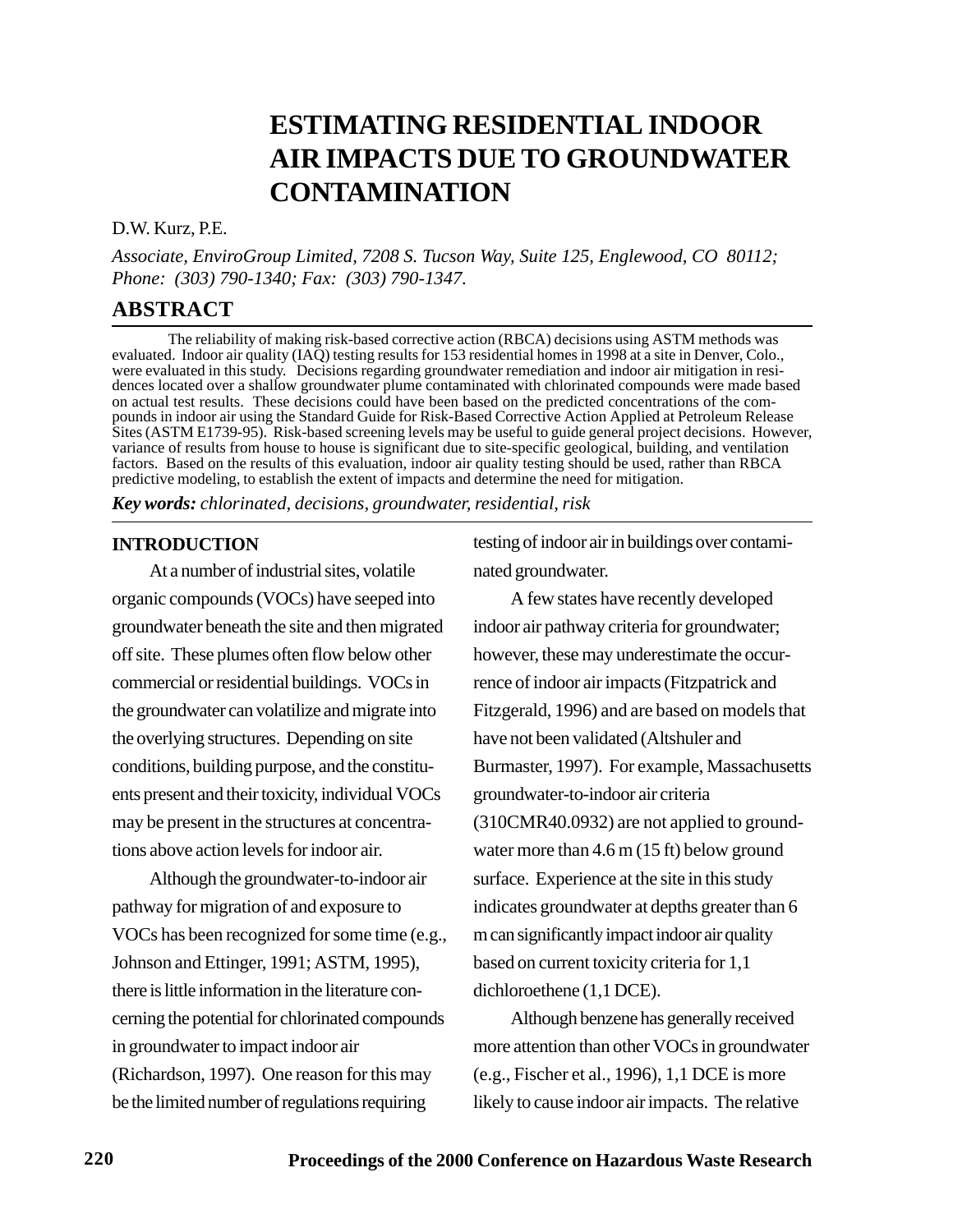risk to indoor air posed by volatile compounds in groundwater is a function of the product of the Henry's Law Constant and the cancer slope factor for each compound (ASTM, 1995). On this basis, risks posed by 1,1 DCE are approximately 28 times greater than benzene.

This paper evaluates the reliability of making corrective-action decisions using ASTM methods to determine the need for groundwater remediation and indoor air mitigation in residences located over a shallow groundwater plume contaminated with chlorinated compounds based on the predicted concentrations of 1,1 DCE in indoor air. If the ASTM method is reasonably accurate, it would provide a straightforward, cost-effective method for making mitigation decisions without the need for testing of individual homes. A reliable method would minimize the false prediction of indoor air concentrations above the action level where the actual result would be below the action level. This would minimize installation of mitigation systems in homes where a system is not needed.

#### **THEORY**

The ASTM Standard Guide for Risk-Based Corrective Action Applied at Petroleum Release Sites (ASTM E1739-95) provides a method for evaluating the site-specific conditions and risks. While the guide focuses on examples of petroleum product releases, the RBCA process is not limited to a particular class of compounds. The purpose of the RBCA process is to evaluate appropriate action levels based on the potential risk to human health. Limited resources can then be used to remediate sites associated with greater risks.

The RBCA process provides a means for quantifying risk that site conditions pose to human health at sites that vary greatly in complexity, and physical and chemical characteristics.

In practice, a site-specific risk-based screening level (RBSL) or target level concentration would be developed for a chemical of concern in groundwater based on a particular health-based action level for the compound in indoor air. These site-specific RBSLs in groundwater could be used to determine what homes receive indoor air mitigation systems to alleviate potential health concerns due to indoor air quality. The RBSLs have the following relationship:

$$
RBSL(water) = \frac{RBSL(air)}{VF}
$$

The "volatilization factor" (VF) considers depth to groundwater and effective diffusion coefficients for the progressive movement of a VOC from the groundwater surface to the capillary fringe, to the vadose zone, through foundation/slab cracks, and into the residential structure. This factor can be calculated for each location using the peer-reviewed equations in the ASTM standard. The same equations can be used to predict an expected concentration in indoor air for a given concentration in groundwater:

$$
C(water) = \frac{C-air)}{VF}
$$

or, rearranging:

$$
C(air)=C(water)xVF
$$

In evaluating indoor air risks, an advantage of the RBCA process is a method for making

## **Proceedings of the 2000 Conference on Hazardous Waste Research 221**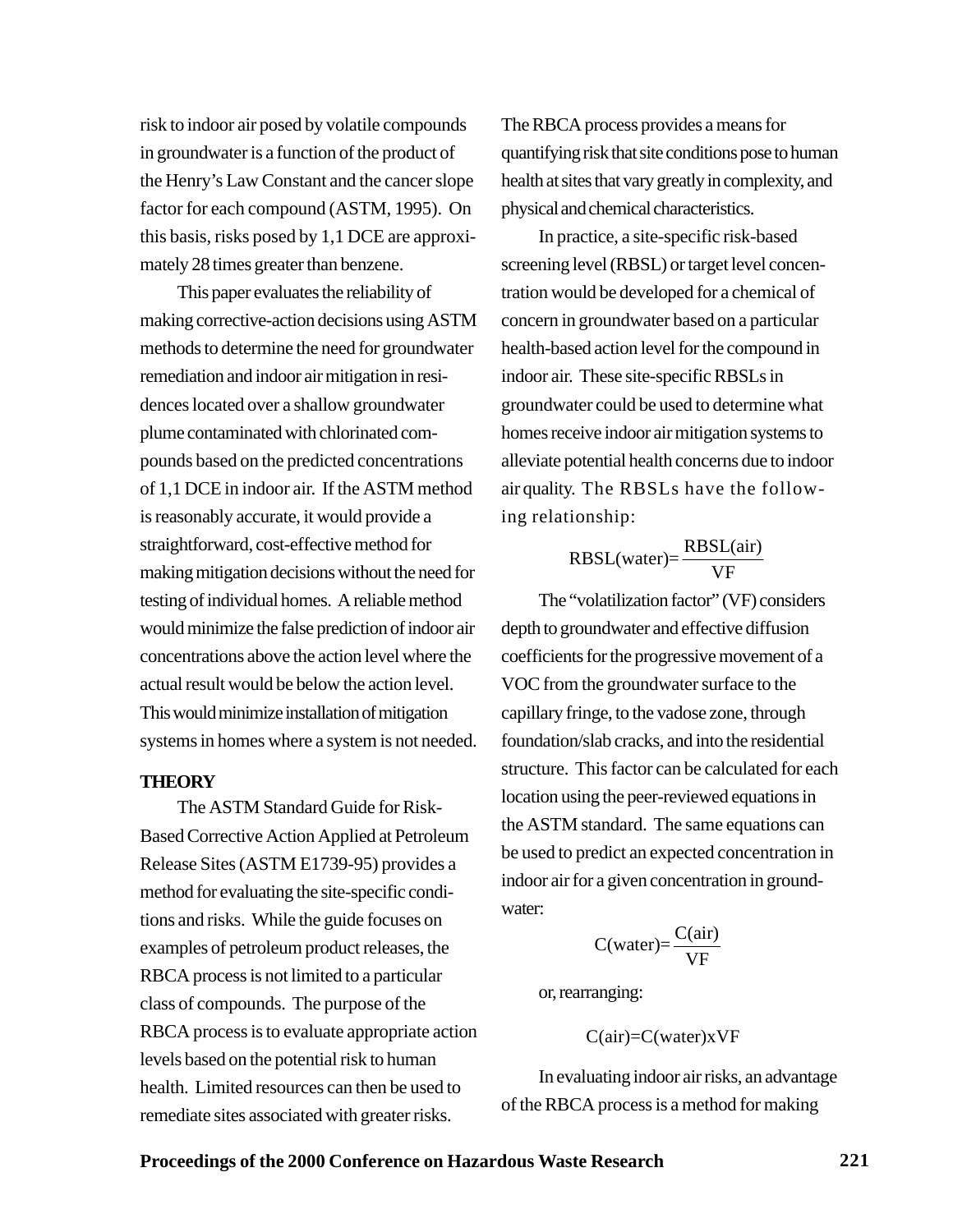

**Figure 1.** 1,1 DCE plume in groundwater.

risk-based corrective action decisions using VOC data from groundwater plumes without testing individual buildings over a plume. In this study, indoor air concentrations were calculated considering the 1,1 DCE concentration in groundwater and the associated volatilization factors for the progressive movement of 1,1 DCE from the groundwater surface into the residential structure at each location of 153 homes in the study. The 1,1 DCE concentration in groundwater beneath each home was estimated using concentration contours that were developed based on 1,1 DCE concentrations in a series of groundwater monitoring wells (Figure 1). Depth to groundwater was adjusted based on the depth of the basement or crawl space of the associated structure. The series of calculations associated with the volatilization factor and the default soil, building, surface, and subsurface parameters presented in the ASTM guidelines (ASTM E1739-95) were used to relate the VOC concentration in groundwater to the predicted concentration in indoor air.

# **PROCEDURES**

Indoor air quality testing results in 1998 for 153 residential homes at a site in Denver, Colo., were evaluated in this study. The homes overlie groundwater with 1,1 DCE concentrations ranging up to approximately 1,000 ug/l, resulting from the degradation of both 1,1,1 trichloroethane (TCA) and trichloroethene (TCE). Groundwater is at a depth of approximately 20 to 30 feet below the ground surface, flowing primarily in weathered sandstone and siltstone. Measured concentrations of 1,1 DCE in indoor air ranged up to 91 ug/m3 in residences located over the plume and were generally below detection in homes beyond the detectable groundwater plume. Variance of results from house to house is significant (plus or minus an order of magnitude in some cases), due to site-specific geological, building, and ventilation factors.

Indoor air samples were collected over a 24-hour period using an inert stainless steel container (SUMMA canister). Each canister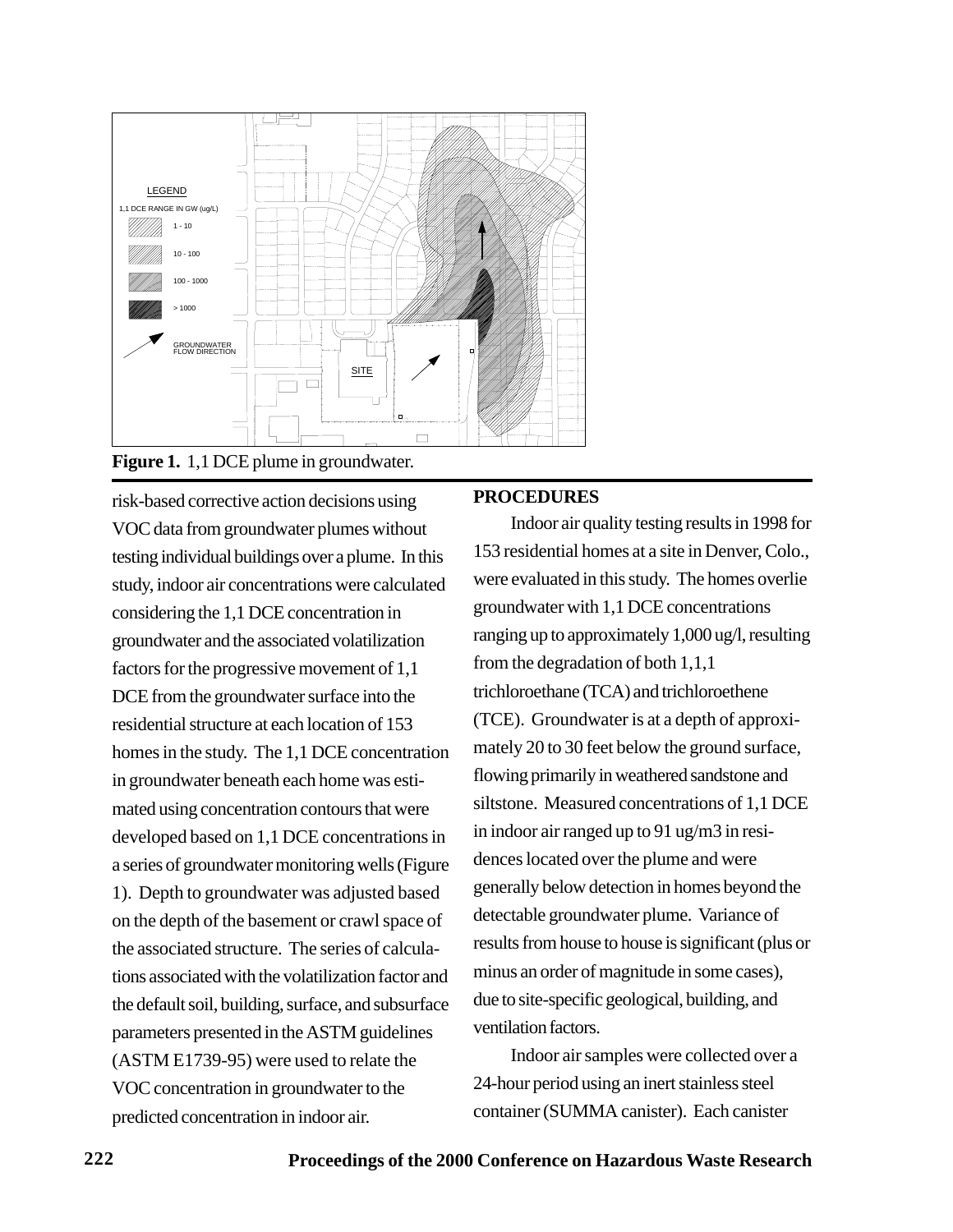

was laboratory cleaned, evacuated to a nominal vacuum of 0.01 torr, sealed, and shipped to the site under chain-of-custody documentation. The canister pressure was noted and recorded in the field at the beginning and end of the sampling event. Sample collection commenced with opening of the canister valve, which resulted in flow of air into the canister at a steady rate controlled by a regulator attached to the canister. Sample collection ceased approximately 24 hours afterwards by closing the valve. In some cases, the canisters had equilibrated with ambient atmospheric pressures when the canisters were retrieved, indicating that the sample collection period was less than 24 hours. The SUMMA canisters were shipped to the laboratory in batches under chain-of-custody protocols. Duplicate samples were collected at a rate of approximately 1 in 20.

SUMMA canister samples were analyzed at the laboratory in accordance with EPA Test Method TO-15, using a mass spectrometer operated in the selective ion monitoring (SIM) mode. For tests conducted after October

1998, equipment tuning procedures met the requirements of CDPHE (1999) guidelines. The SIM mode monitors a few compounds instead of the entire mass spectra, allowing a 1,1 DCE reporting limit of 0.04 ug/m3.

In this study, homes with 1,1 DCE concentrations in indoor air above the health-based action level were mitigated with sub-slab depressurization (SSD) or sub-membrane depressurization (SMD) systems in homes with basements or crawl spaces, respectively (Figure 2). Mitigated homes have been tested quarterly to monitor the effectiveness of these systems (Folkes and Kurz, 2000).

## **RESULTS**

The predicted 1,1 DCE concentrations in indoor air were compared to the actual indoor air results from the homes in the study. In approximately three out of five cases, the actual 1,1 DCE concentrations were within an order of magnitude of the predicted value. However, the RBCA calculations under-predicted 1,1 DCE concentrations in indoor air in four out of five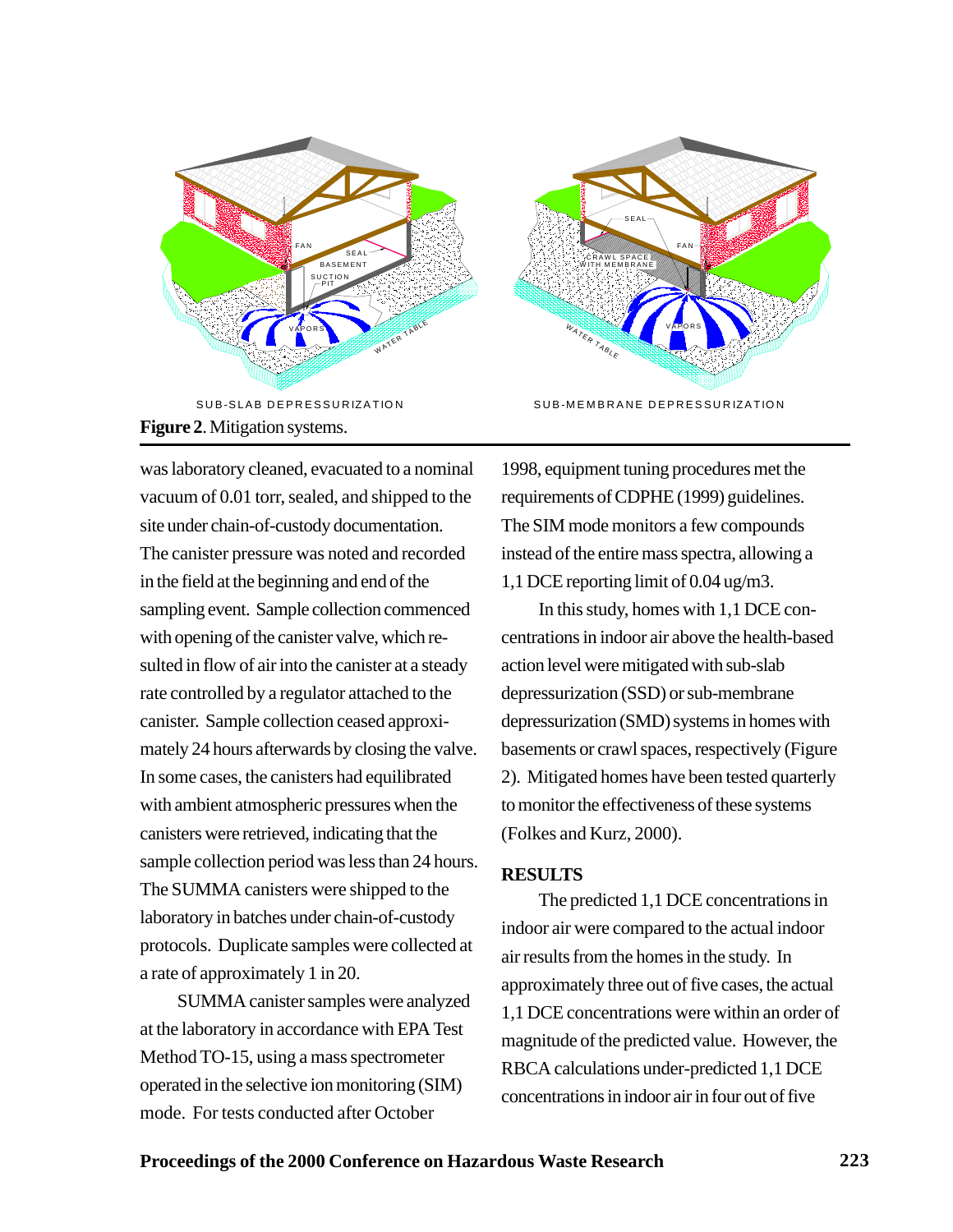

**Figure 3.** 1,1, DCE prediction ratio and groundwater concentration.

homes (Figure 3). Although a large number of results were under-predicted, the predicted and actual concentrations may both be below or both be above the action level. The primary concern in evaluating the reliability of a predictive method that has a tendency to under predict results is the probability of false negatives (i.e., homes predicted to be below the action level testing above the action level).

The overall false negative rate was approximately 10%. However, this rate was not consistent across the range of 1,1 DCE concentrations in the groundwater plume (Figure 4). The rate of the false-negative decisions appeared to be correlated to the concentrations of 1,1 DCE in the groundwater. Testing demonstrated that the estimates yielded false-negative rates varying from 5%, in homes above groundwater with 1,1 DCE concentrations below 10 ug/L, to over 50%, in homes above groundwater with 1,1 DCE concentrations of 50 ug/L. At 1,1 DCE concentrations greater than 100 ug/L in groundwater, there would have been no falsenegative decisions; but the false positive rate

(i.e., homes below the action level being predicted to be above the action level) was approximately 15%.

Although the results at the extremes of the range may be acceptable, it is in the middle of the range where a reliable predictive method for decision making would be most useful. In the range of 1,1 DCE concentrations in groundwater between 1 to 100 ug/L, there is a significant potential for predicting indoor air results below the action level in individual homes with actual results above the action level. Several mechanisms may be responsible for actual test results exceeding predicted results. Site-specific characteristics in individual houses are the most likely cause of this variance between predicted and actual results (e.g., underlying soil conditions, presence or absence of open joints or cracks in foundations, and heating and ventilating system conditions). In addition, the proximity of homes to nearby groundwater with higher concentrations may cause higher actual results than predicted.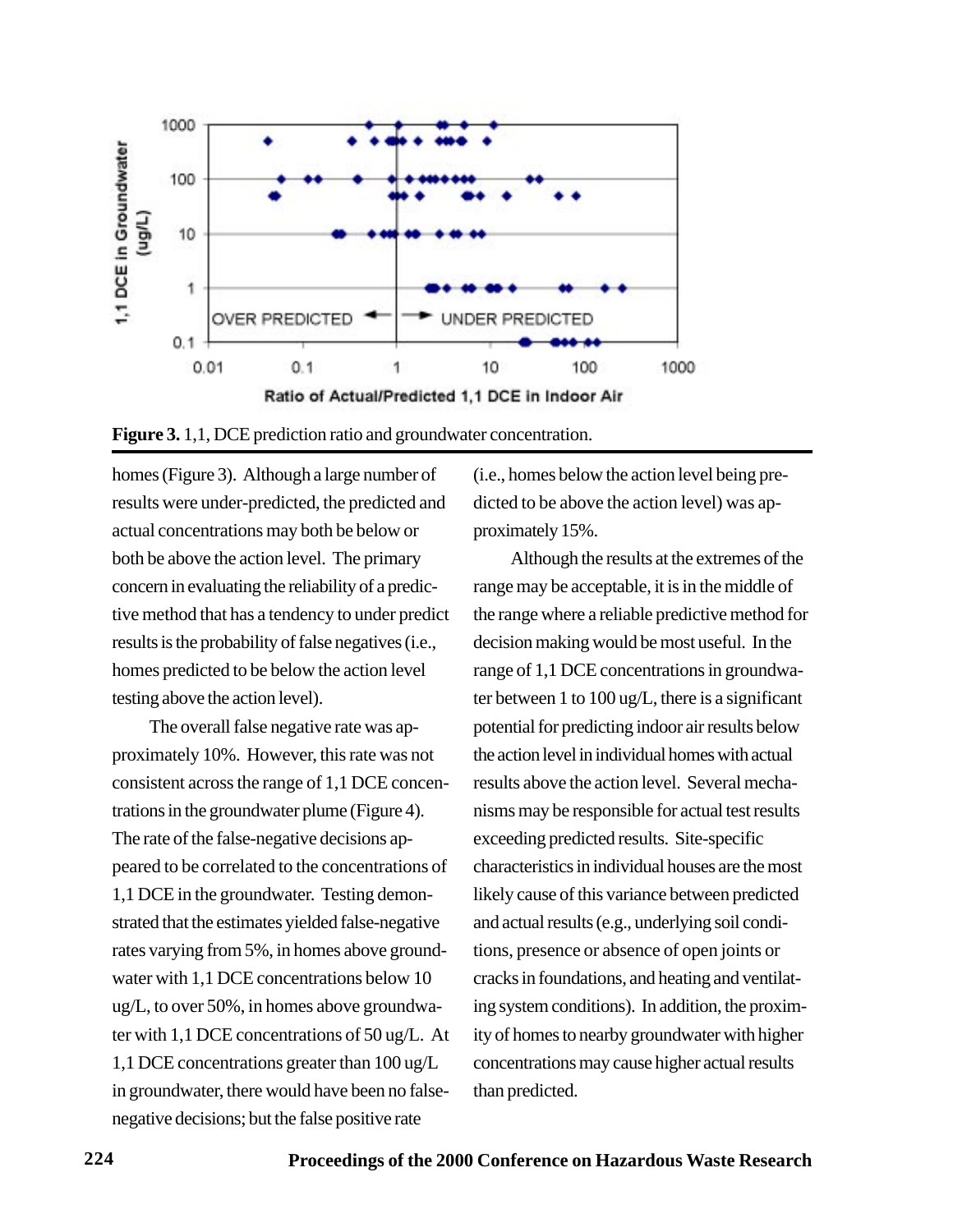

**Figure 4.** Actual and predicted concentrations of 1,1 DCE in indoor air (*1,1, DCE concentration in groundwater*).

Inherent in any predictive model is the attempt to include factors with a significant effect on results. One, seemingly significant, factor in the ASTM equations is the depth to groundwater at the location. Logically, the closer the groundwater to the basement or crawl space of the home, the higher the expected concentrations in indoor air. In this study, the depth to groundwater did not have a significant effect on the ability to predict the actual 1,1 DCE concentration in indoor air. At groundwater depths below the structure ranging from  $3 \text{ m}$  (10 ft) to  $9 \text{ m}$  (30 ft), the predictions were as likely to under-predict or over-predict at one depth as another (Figure 5).

A factor that has proven to be significant in actual results but is not included in the predictive methods is the seasonality effect. In several homes that did not initially exceed the action level (i.e., were not mitigated), indoor air test results were higher in the winter than in the summer months. Some homes that had test results below the action level during summer

months had test results exceeding the action level during winter months. Cold weather, high winds, and furnace operation all tend to reduce the air pressure in houses compared to ambient pressures, creating additional forces for migration of vapors from the subsurface into a home. The test results for this study were collected during the summer months of 1998. Therefore, the tendency of the predictive methods to under-predict actual results would be expected to be more significant during winter months.

#### **CONCLUSIONS**

Based on the results of this evaluation, indoor air quality (IAQ) testing should be used, rather than RBCA predictive modeling, to establish the extent of impacts and determine the need for mitigation.

At very low and high contaminant concentrations in groundwater, use of the RBCA equations may be an economical method for making mitigation decisions. The high falsenegative rate at moderate concentrations in